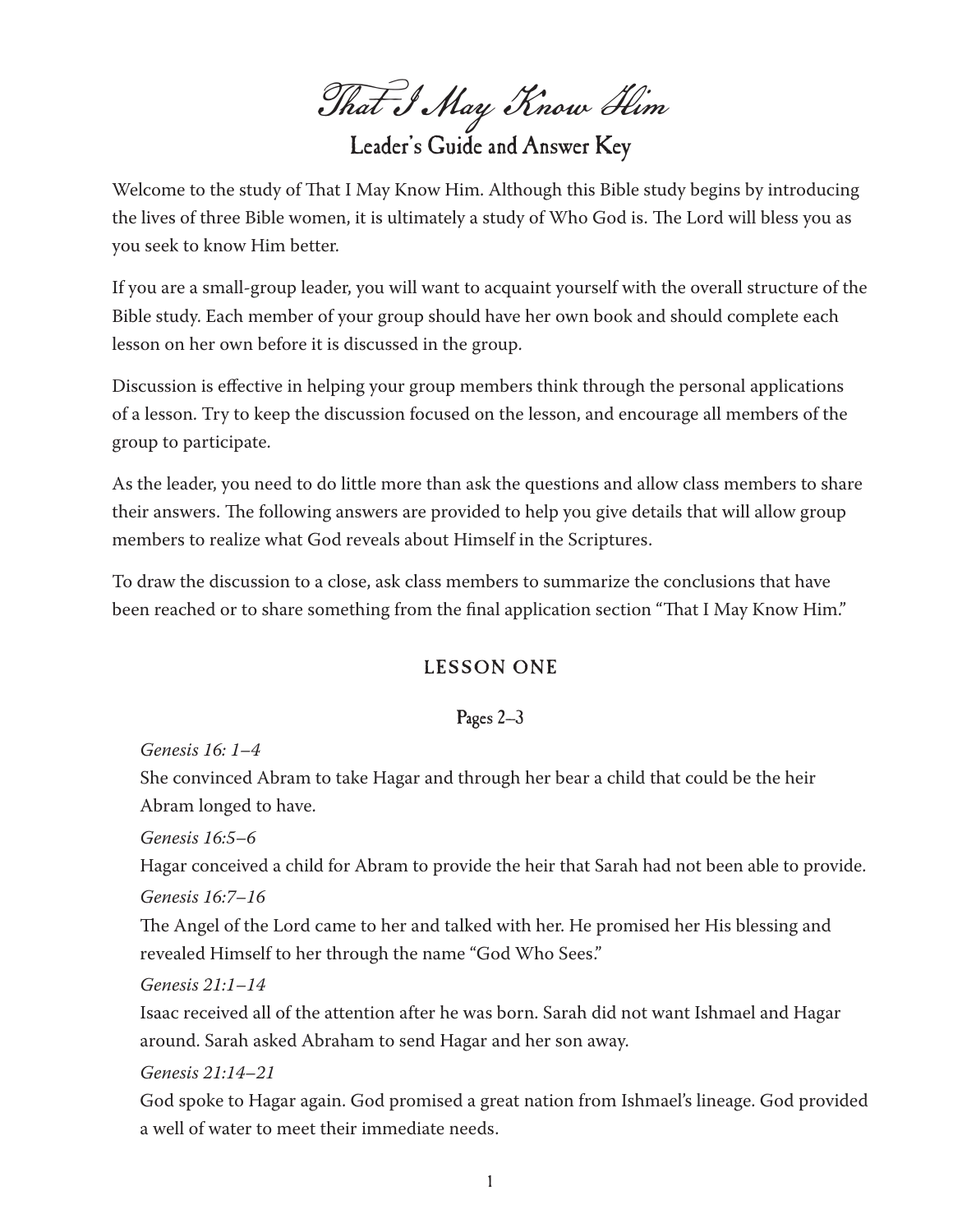As you expand the details of the passages and the circumstances, emphasize that God works in ways that do not immediately reveal the outcome. Spend some time considering the importance of the person's response. Note the similarities in these responses. When we respond to the circumstances of our lives in a godly way, we will glorify God. He can use the outcome to further His glory and give us true encouragement.

| Passage                                          | <b>Circumstances</b>                                                                                    | Person's<br><b>Response</b>                       | Outcome                                                                                                |
|--------------------------------------------------|---------------------------------------------------------------------------------------------------------|---------------------------------------------------|--------------------------------------------------------------------------------------------------------|
| Genesis<br>$22:11 - 17$                          | Abraham instructed<br>by God to kill Isaac<br>About to slay him                                         | v. 11 "Here am I"                                 | God provided a lamb<br>for sacrifice, Jehovah-<br>jireh-God will provide;<br>God's blessings on family |
| Judges<br>$6:11-16$ ,<br>$22 - 24;$<br>$7:14-15$ | Gideon threshing<br>wheat<br>Hiding from<br>Midianites                                                  | "O my Lord,<br>wherewith shall I<br>save Israel?" | Led Israel to victory<br>over Midianites-<br>Jehovah-Shalom-<br>God is peace                           |
| Judges<br>$13:3 - 11$ ,<br>1724; 16:30           | Samson's parents<br>told of his coming<br>birth and that he<br>would deliver Israel<br>from Philistines | Fell on their faces                               | Lord blessed Samson<br>Slew Philistines in life<br>and death                                           |

#### Page 6

We often look to others or to things to give us hope. True hope is found only in God. Each of the following statements and passages can be developed into a separate lesson. You may want to expand your study of these passages and apply them to what you are facing today.

*I Samuel 30:6—*the Lord his God *Psalm 39:7—*waiting *Psalm 42:5, 11—*discouraging times *Psalm 119: 81—*God's Word *Colossians 1:24–27—*heaven/glory *I Timothy 1:1—*the Lord Jesus

#### Pages 6–7

There is much in this world to rob us of our peace. Here we see four times God promises His peace if we will obey. Your study might benefit from including the daily activities in which you demonstrate your part in claiming these promises. (i.e., Scripture memory, thankful heart evidenced by words and attitudes, etc.).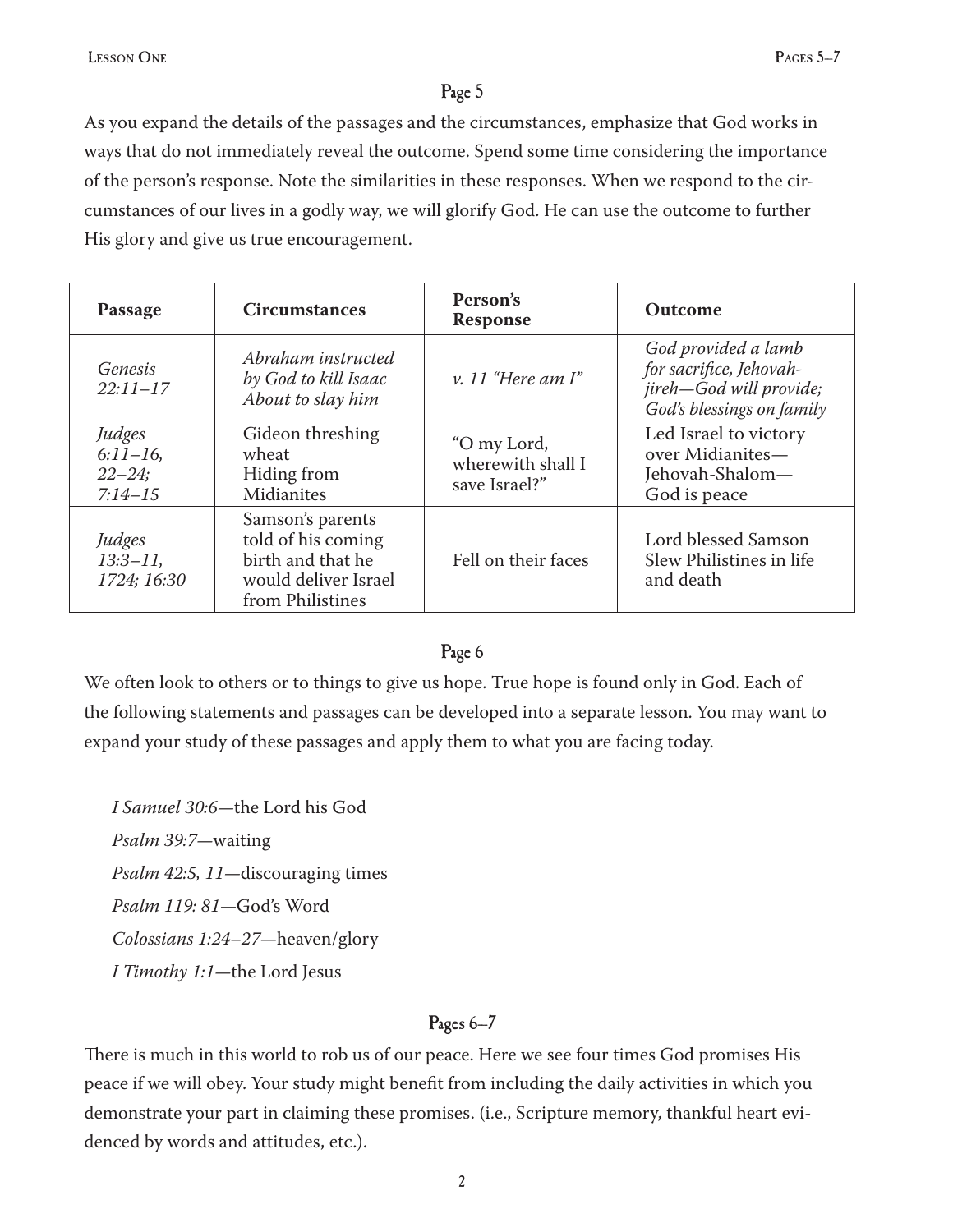| Passage                  | <b>Promise of God</b> | <b>My Part</b>                                    |
|--------------------------|-----------------------|---------------------------------------------------|
| Isaiah 26:3              | Peace                 | Mind stayed on God-trust                          |
| John 14:27               | Peace                 | Heart not afraid or troubled                      |
| Philippians<br>$4:6 - 7$ | Peace                 | Not worrying about anything, prayer and<br>thanks |
| Philippians<br>$4:8-9$   | Peace                 | Occupy mind with right things                     |

The "That I May Know Him" sections are designed for personal application and evaluation. If you are doing this study in a group setting, ask that the participants share only what they are comfortable with. Be careful to be discrete and not to allow too much detail on personal sins. The universal struggle with sin can be encouraging if we take it in light of I Corinthians 10:13.

<u>števili predstavilni predstavilni predstavilni predstavilni predstavilni predstavilni predstavilni predstavilni predstavilni predstavilni predstavilni predstavilni predstavilni predstavilni predstavilni predstavilni preds</u>

- Answers will vary. 1.
- The details of discouragement may vary, but the secret to focusing on God is the same— 2. daily, moment by moment walk with God through reading His Word, meditating on it, and memorizing it.
- 3. Be sure the verses chosen to memorize match the needs that were listed in  $\#1$ .

## LESSON TWO

#### Page 10

*Genesis 16:10–11*

- Multiply thy seed—Family 1.
- 2. Not be able to count family
- Son—Ishmael 3.

God promised Abraham that he would be the father of a great nation. It would be such a great nation that it could not be counted. Abraham would have an heir that would be the son of Sarah and him. These promises were fulfilled in Ishmael's lineage as well as Isaac's.

<u>števili predstavilni predstavilni predstavilni predstavilni predstavilni predstavilni predstavilni predstavilni predstavilni predstavilni predstavilni predstavilni predstavilni predstavilni predstavilni predstavilni preds</u>

## Pages 11–12

God shows His concern for the individual by showing His dealings with Bible characters. These characters can be studied in greater detail to trace the eye of God upon their lives. Expanding their stories will make the care of God even more phenomenal.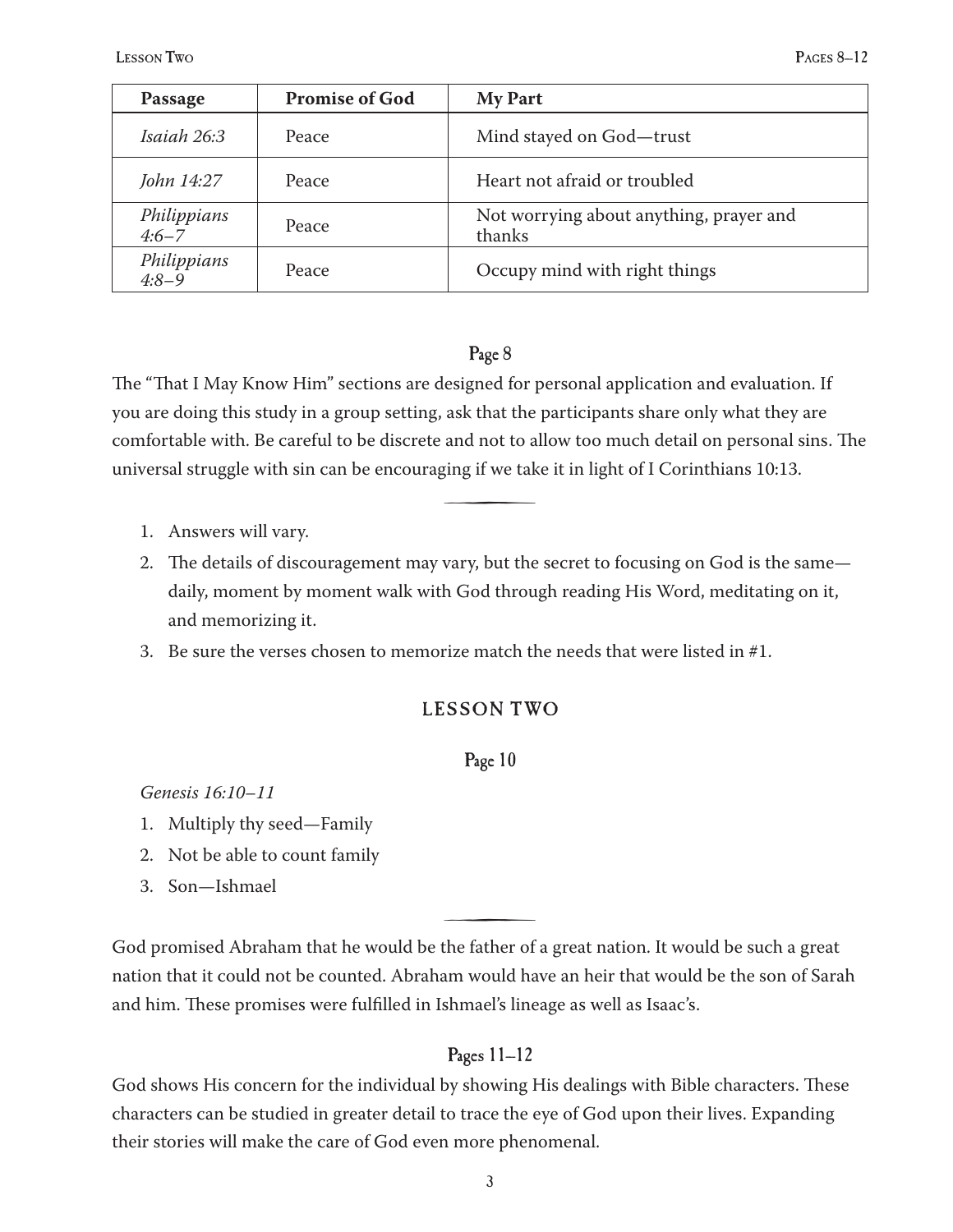#### *Leah*

- 1. Her sister married this man also.
- God allowed her to have four sons and her sister had none. 2.

#### *Jacob*

- Jacob said he had given Laban twenty years of faithful service in spite of loss and ill treat-1. ment.
- God rewarded Jacob with prosperity. Laban was rebuked by God for his treatment of 2. Jacob.

#### *Nathanael*

- Jesus knew that Nathanael was an honest Israelite. He had seen Nathanael as he sat under 1. a fig tree
- Nathanael declared Jesus to be the Son of God and the King of Israel. 2.

## Pages 12–13

It is important to emphasize that God sees us as individuals. He sees me! He sees you! He sees us not as one of the masses but as a person He loves and died for.

<u>števili predstavilni predstavilni predstavilni predstavilni predstavilni predstavilni predstavilni predstavilni predstavilni predstavilni predstavilni predstavilni predstavilni predstavilni predstavilni predstavilni preds</u>

*Psalm 34:15*a God's eyes are over the righteous. *Proverbs 15:3* God sees the evil and the good. *Psalm 121:3–4* God watches over us all of the time. *Proverbs 15:3* God sees us in every place. *II Chronicles 16:9* God watches over us to show Himself strong. *Job 31:4* God sees our ways and counts all of our steps.

## Page 14

This section should be answered with personal evaluation. If you are studying this as a group, do not insist that the details be shared. The point to emphasize is that nothing in our lives surprises God. All that touches us is with His permission and plan. He may use the good things we face to reveal Himself to us, but He often works through our most difficult circumstances to allow us to see Him most clearly. Challenge yourself to honestly consider if you "desire" to see God or do you not have time to give Him the heartfelt attention He deserves.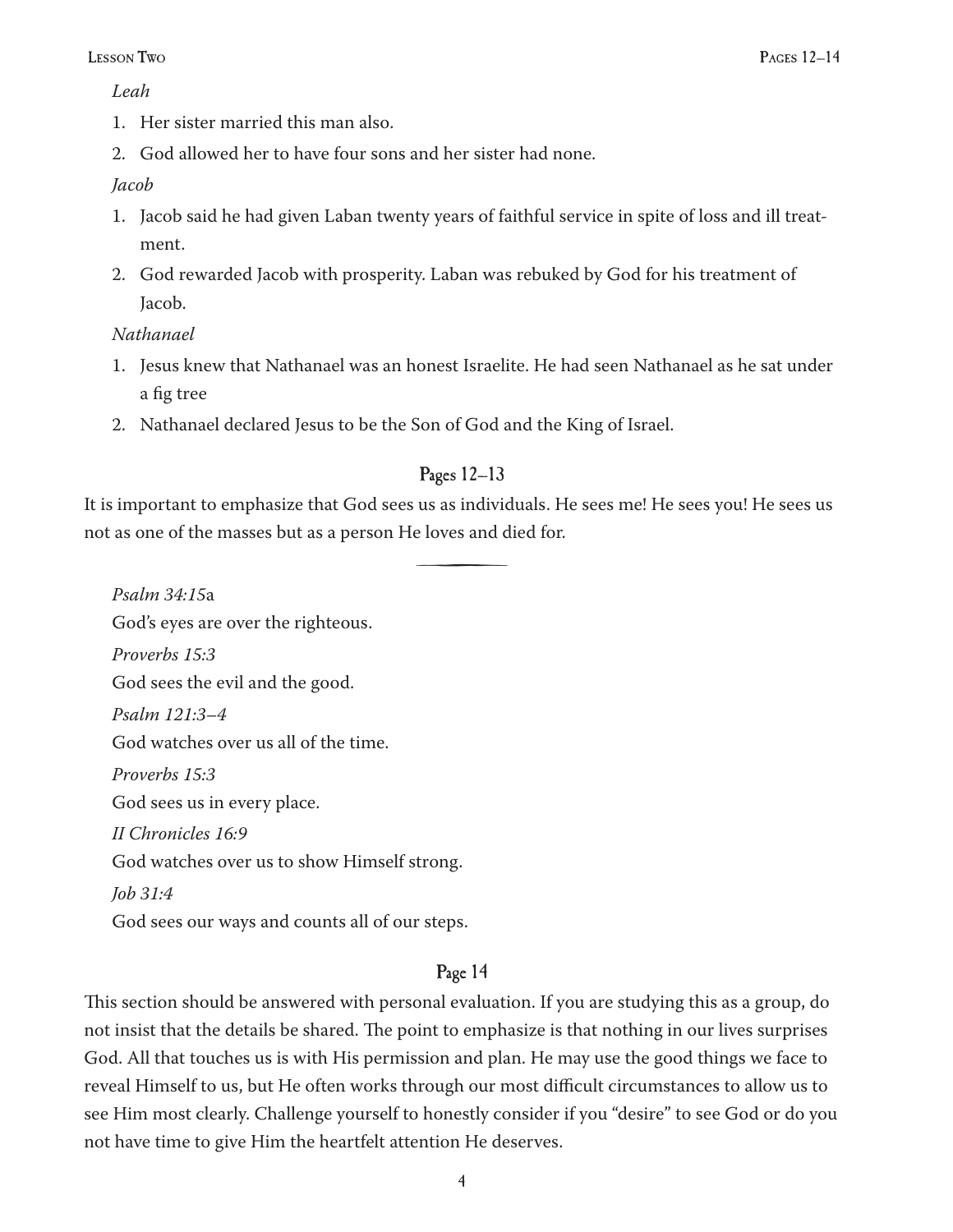- Answers will vary. 1.
- Since all things come to me with His permission and purpose, I should receive each event 2. in my life with thanksgiving.
- Answers will vary. 3.

# LESSON THREE

## Page 15

Isaac took all the attention from Ishmael. No longer was Ishmael the only son of Abraham. Jealousy was evident in Ishmael's actions and in Sarah's response.

## Pages 16–17

This section should give encouragement as we consider the privilege and promises that we have in prayer. These verses give guidelines for having an effective prayer life. Each verse gives a promise from God but also a challenge for us to follow in order to know God's blessings in answered prayer.

- 1. I call unto Him.
- humble. 2.
- 3. have sin in my heart.
- secret/publicly or openly. 4.
- 5.  $\,$  anything according to His will.

## Pages 18–19

After considering the biblical examples, take time to think of personal illustrations for each. Discussing examples of these three kinds of prayers will make them more meaningful.

| Passage          | Person/Group | <b>Specific Need/Request</b> |
|------------------|--------------|------------------------------|
| Judges 6:36-40   | Gideon       | Proof of his calling         |
| Jonah $2:1-10$   | Jonah        | Deliverance from fish        |
| Acts 9:40        | Peter        | Raising Dorcas from the dead |
| Acts $12:5 - 12$ | Church       | Peter released from prison   |
| James 5:17–18    | Elijah       | Drought and rain             |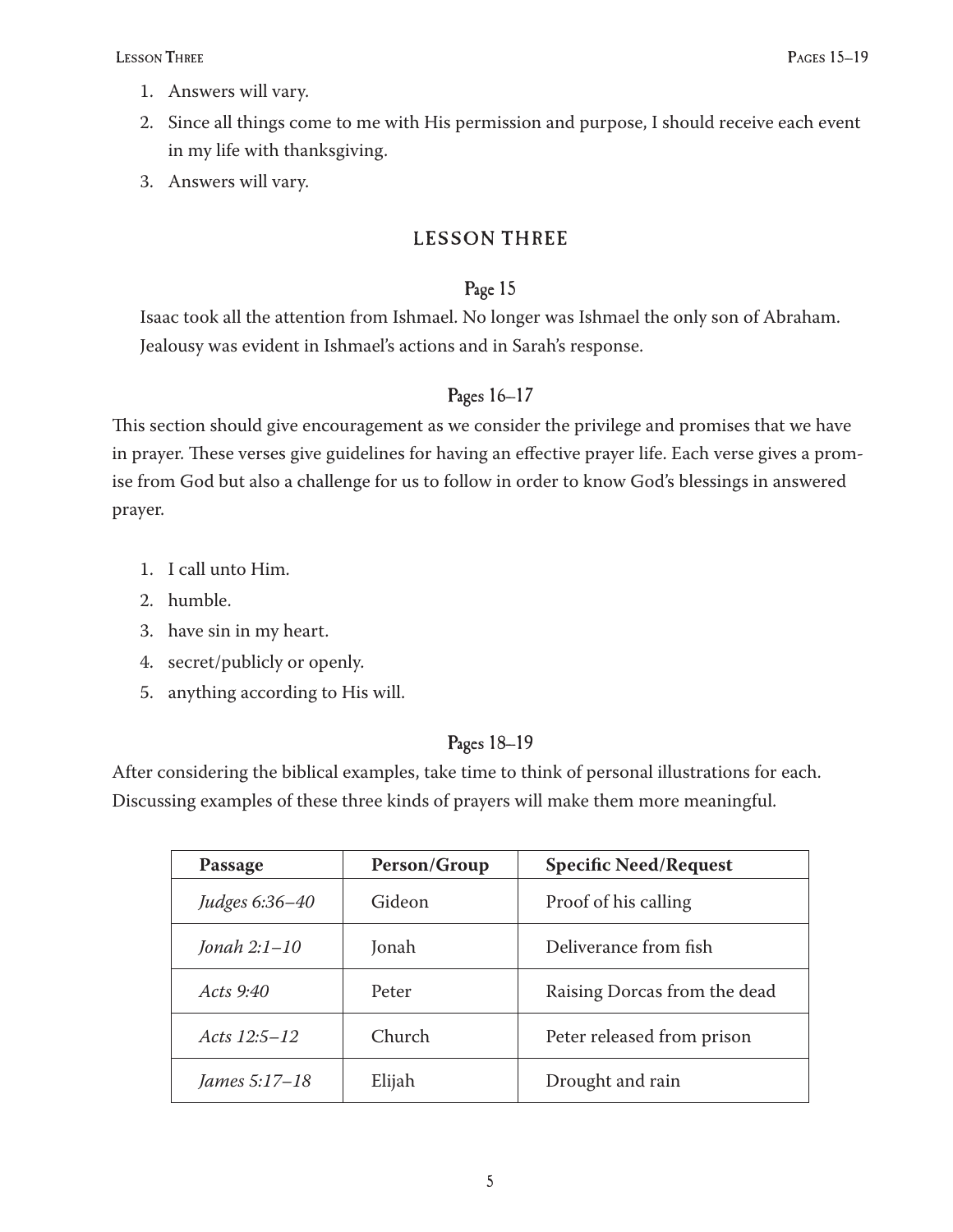| Passage           | <b>God's Help in Prayer</b>                                    |
|-------------------|----------------------------------------------------------------|
| Psalm 139:1, 23   | Searches, knows me, knows thoughts of heart                    |
| Romans 8:26       | Puts into words the burdens of our heart that we can't express |
| Hebrews $4:12-13$ | Discerner of the thoughts and intents of the heart             |

*Psalm 56:8*

God puts our tears into His bottle.

*Psalm 56:8; Malachi 3:16*

God puts our tears in His book of remembrance.

#### Pages 20–21

This section on prayer should make us look closely at the role prayer has in our lives. We are often quick to take our requests to the Lord but fail to praise Him for the answers He gives. Emphasizing the answered prayers will encourage fervent praying. Praying involves discipline. We need to have times of uninterrupted communication with God. We also need to pray without ceasing as we go about our daily tasks. A discussion of the two will be helpful.

<u>šterili predstavanja predstavanja predstavanja predstavanja predstavanja predstavanja predstavanja predstavanja predstavanja predstavanja predstavanja predstavanja predstavanja predstavanja predstavanja predstavanja preds</u>

- God will listen to my prayers as long as I live. 1.
- Answers will vary. 2.
- Answers will vary. 3.
- We need to pray every day for God to search our heart and show us the sins we need to 4. confess and forsake. We must deal honestly with our sins.

<u>šterili predstavanja predstavanja predstavanja predstavanja predstavanja predstavanja predstavanja predstavanja predstavanja predstavanja predstavanja predstavanja predstavanja predstavanja predstavanja predstavanja preds</u>

If you are studying this as a group, take time to pray and thank God for His promise to answer. Praise Him for the answers to prayer that you and others have seen in recent days.

## **LESSON FOUR**

## Pages 24–25

Sometimes we forget that the God of the Bible is our God! As He met the needs of Hagar, He fulfilled the promises of His Word. The details of our needs may be much different from Hagar's, but the promises that God kept in meeting her needs are the same promises He gives to us. Read these passages together to identify Hagar's needs. Then share your current needs that apply to these promises. Ask the Lord to give you an understanding of His promises.

<u>števili predstavilni predstavilni predstavilni predstavilni predstavilni predstavilni predstavilni predstavilni predstavilni predstavilni predstavilni predstavilni predstavilni predstavilni predstavilni predstavilni preds</u>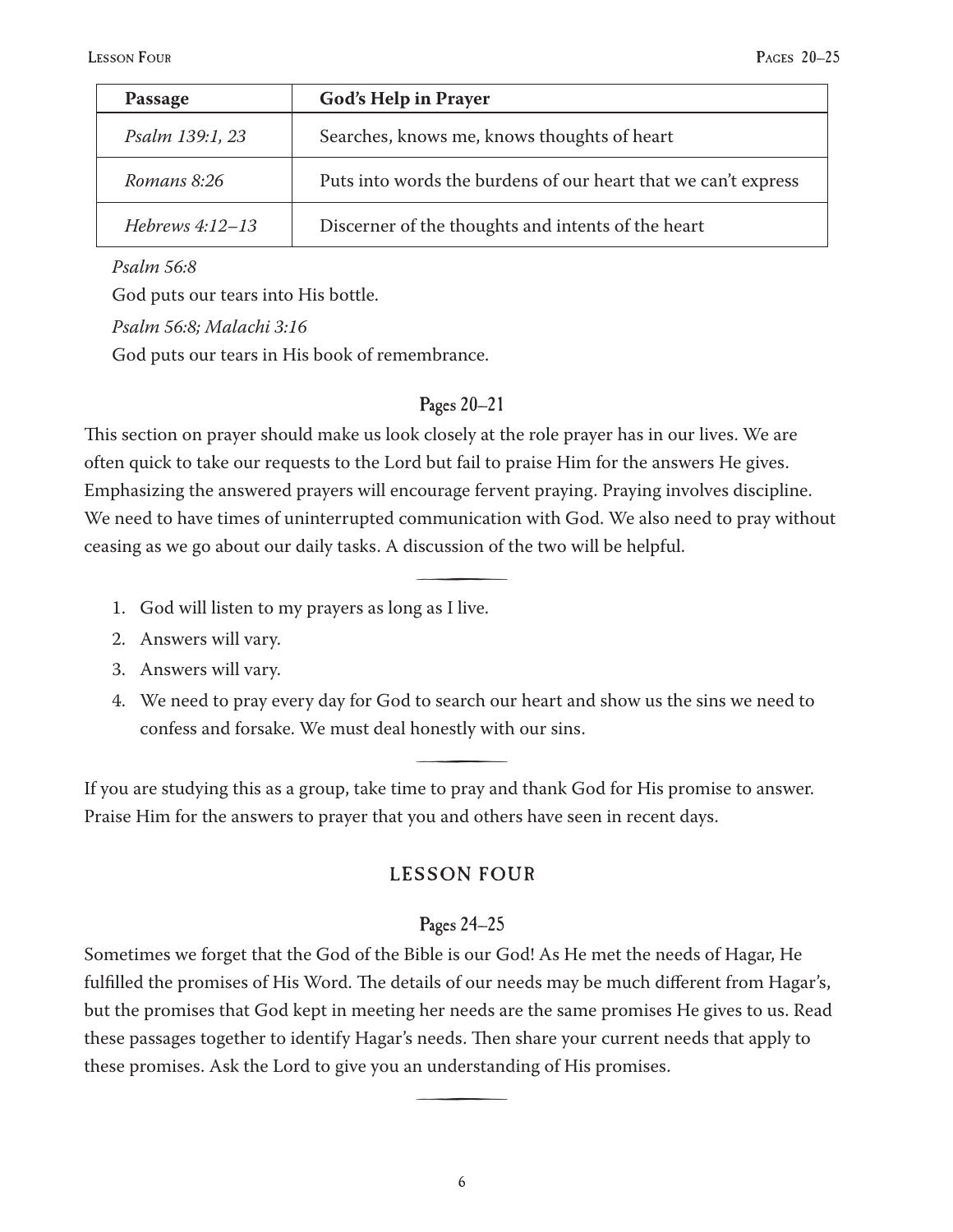| Passage               | <b>Hagar's Need</b>  | <b>My Need</b>     |
|-----------------------|----------------------|--------------------|
| <i>Psalm 23:1</i>     | Not lack what needed | Answers will vary. |
| <i>Psalm</i> $23:2-3$ | Guidance             |                    |
| Psalm $27:1-3$        | Encouragement        |                    |
| Psalm 32:8            | Instruction          |                    |
| Matthew 6:33          | Daily provisions     |                    |
| II Corinthians 1:3–4  | Comfort              |                    |
| Ephesians $6.5 - 8$   | Her master/employer  |                    |
| Philippians 4:19      | All she needed       |                    |
| II Peter $1:3-4$      | Promises of God      |                    |

#### Pages 25–26

Sometimes it seems easier to trust God for the big needs and not to rely on Him for the daily requirements we may lack. This next section should challenge us to trust God for the daily things, the little things, of this life. Make two lists of needs. Have one list be the things that are needed occasionally and the other list be daily necessities.

<u>šterili predstavanja predstavanja predstavanja predstavanja predstavanja predstavanja predstavanja predstavanja predstavanja predstavanja predstavanja predstavanja predstavanja predstavanja predstavanja predstavanja preds</u>

- We try to serve both God and money. 1.
- We are to not worry about life, food, and clothing. 2.
- Our life consists of our eternal soul, stability from a personal relationship with God, and 3. spiritual blessings from God.
- Birds—God's provision of food 4.
- Lilies/Grass—God's provision of clothing 5.
- Our heavenly Father knows we have need of all these things. 6.
- 7. I am to seek God's kingdom, and He will give me all I need for this life.

## Page 27

If this section is done with a group, ask for the needs to be shared briefly. But as you are doing the exercises individually, answer the questions candidly. We must each be honest with what we are worrying about and what we are trusting God for.

<u>števili predstavilni predstavilni predstavilni predstavilni predstavilni predstavilni predstavilni predstavilni predstavilni predstavilni predstavilni predstavilni predstavilni predstavilni predstavilni predstavilni preds</u>

- Answers will vary. Encourage specific answers to be written. You may want the discussion 1. to be more in general terms depending on your group.
- Faith and worry do not go together. We will not be worrying if we are trusting God. 2.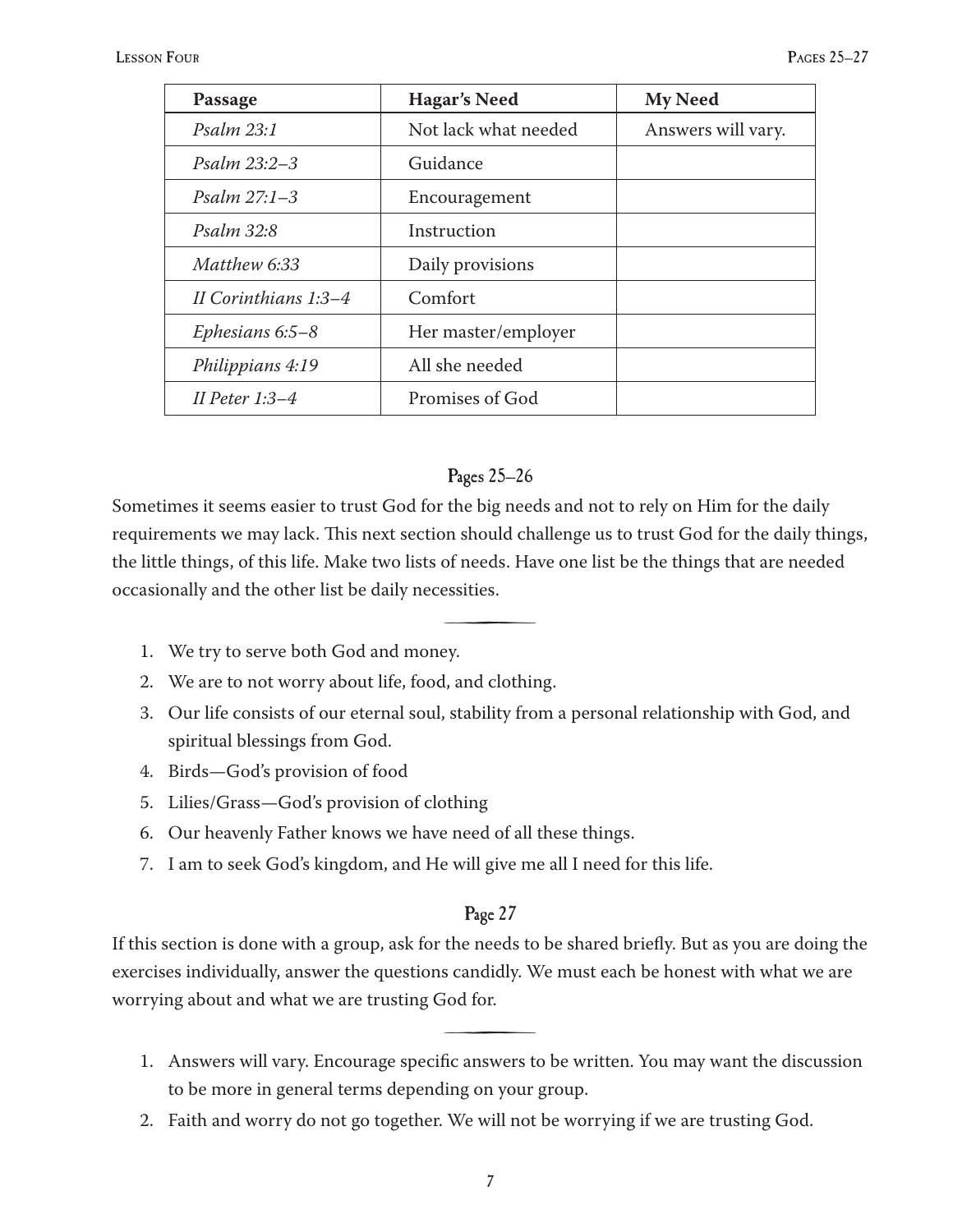- I need to recognize my worrying to be sin (Matthew 6:25). 3.
- I need to confess my worry as sin and ask God's forgiveness 4. (I John 1:9).
- I need to seek God first and trust Him to give me all I need (Matthew 6:33). 5.

## LESSON FIVE

#### Pages 30–31

The encounter Jesus had with this Samaritan woman gives us a vivid illustration of the caring heart of God. The customs of the day should be explained and emphasized (see page 32) to understand the significance of Jesus talking to her.

<u>števili predstavilni predstavilni predstavilni predstavilni predstavilni predstavilni predstavilni predstavilni predstavilni predstavilni predstavilni predstavilni predstavilni predstavilni predstavilni predstavilni preds</u>

#### *John 4:1–9*

Jesus sat down by the well because He was tired from traveling.

He asked the woman for a drink of water from the well.

Jews would have nothing to do with the Samaritans—especially a Jewish man with a Samaritan woman.

*John 4:10–15*

Jesus offered her living water that would quench her thirst forever. (Continue to read to find the answer to the next question.)

Jesus asked her to go and call her husband to join them.

*John 4:19–26*

She thought Jesus was a prophet or the Messiah, the Christ.

He said, "I am he," the Messiah.

*John 4:27–30*

She told them to come and see the man who told her all the things that she had done. He was the Christ.

Her testimony of Who Jesus is made many believe in Jesus.

*John 4:31–38*

Jesus wanted the disciples to see the people of Samaria who were coming to Him. He wanted them to see the Samaritans not as the outcasts of Israel but as people who needed Him.John 4:39–42

- 1. The sayings of the woman led some to believe.
- Hearing Jesus for themselves led others to believe. 2.

## Pages 32–34

Jesus' example should be a challenge to us to reach out to individuals with great needs. It would be good to emphasize the candor with which Jesus revealed Himself to this Samaritan woman.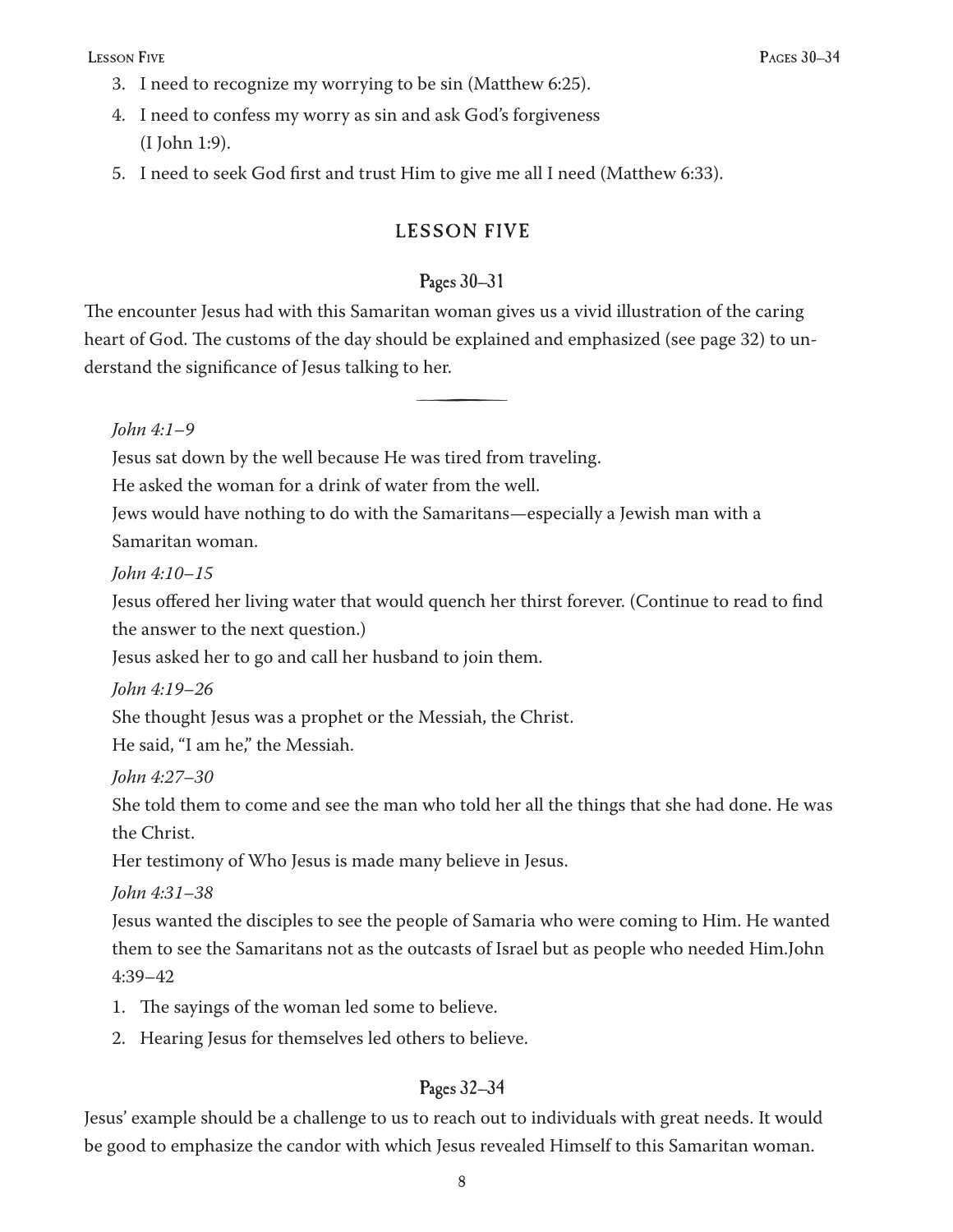The highly regarded religious leaders of the day could not persuade Jesus to clearly declare Who He is. But Jesus knows the heart. He knew this woman would receive this knowledge with an openness that others did not possess.

<u>števili predstavilni predstavilni predstavilni predstavilni predstavilni predstavilni predstavilni predstavilni predstavilni predstavilni predstavilni predstavilni predstavilni predstavilni predstavilni predstavilni preds</u>

| Passage            | <b>Jesus' Answer</b>                      |
|--------------------|-------------------------------------------|
| Matthew $27:11-14$ | It is as you say. He answered not a word. |
| Luke 9:18-21       | Who say ye that I am?                     |
| John 19:7-9        | Jesus gave him no answer.                 |

Take time to expand each account given in this exercise if the stories of these people are unfamiliar. Each one could be a lesson in itself; go into as much detail as would be appropriate for those studying together. If you are doing this with a group that includes a range of Bible knowledge, let some of those familiar with these accounts summarize them for the others.

<u>šterili predstavanju predstavanju predstavanju predstavanju predstavanju predstavanju predstavanju predstavanju predstavanju predstavanju predstavanju predstavanju predstavanju predstavanju predstavanju predstavanju preds</u>

- Luke 8:40–48 Jairus' daughter, woman with issue of blood, multitude 1.
- Luke 14:1–6 Healed man with dropsy in small group 2.
- John 3:1–16 Nicodemus, one-on-one 3.
- John 9:1–7 Blind man healed, disciples and Jesus 4.

#### Pages 34–35

So much of our spiritual success is measured in numbers. We tend to lose sight of the ministries God uses that touch only a few lives at a time. It's easy to forget that these settings are also very much a part of God's will and plan. God is looking for obedient servants that will follow Him even when it does not seem logical.

- Philip preached to a whole city in Samaria. Many turned to Christ as a result of his 1. preaching. A great joy was in the city as a result.
- The Ethiopian asked Philip to come up into his chariot to explain what he was reading. 2.

<u>šterili predstavanju predstavanju predstavanju predstavanju predstavanju predstavanju predstavanju predstavanju predstavanju predstavanju predstavanju predstavanju predstavanju predstavanju predstavanju predstavanju preds</u>

- Philip preached Jesus. He explained how Jesus was like a lamb who without protest gave 3. His life.
- He received the message that Jesus is the Son of God, his Savior. The Ethiopian man 4. wanted to be baptized immediately.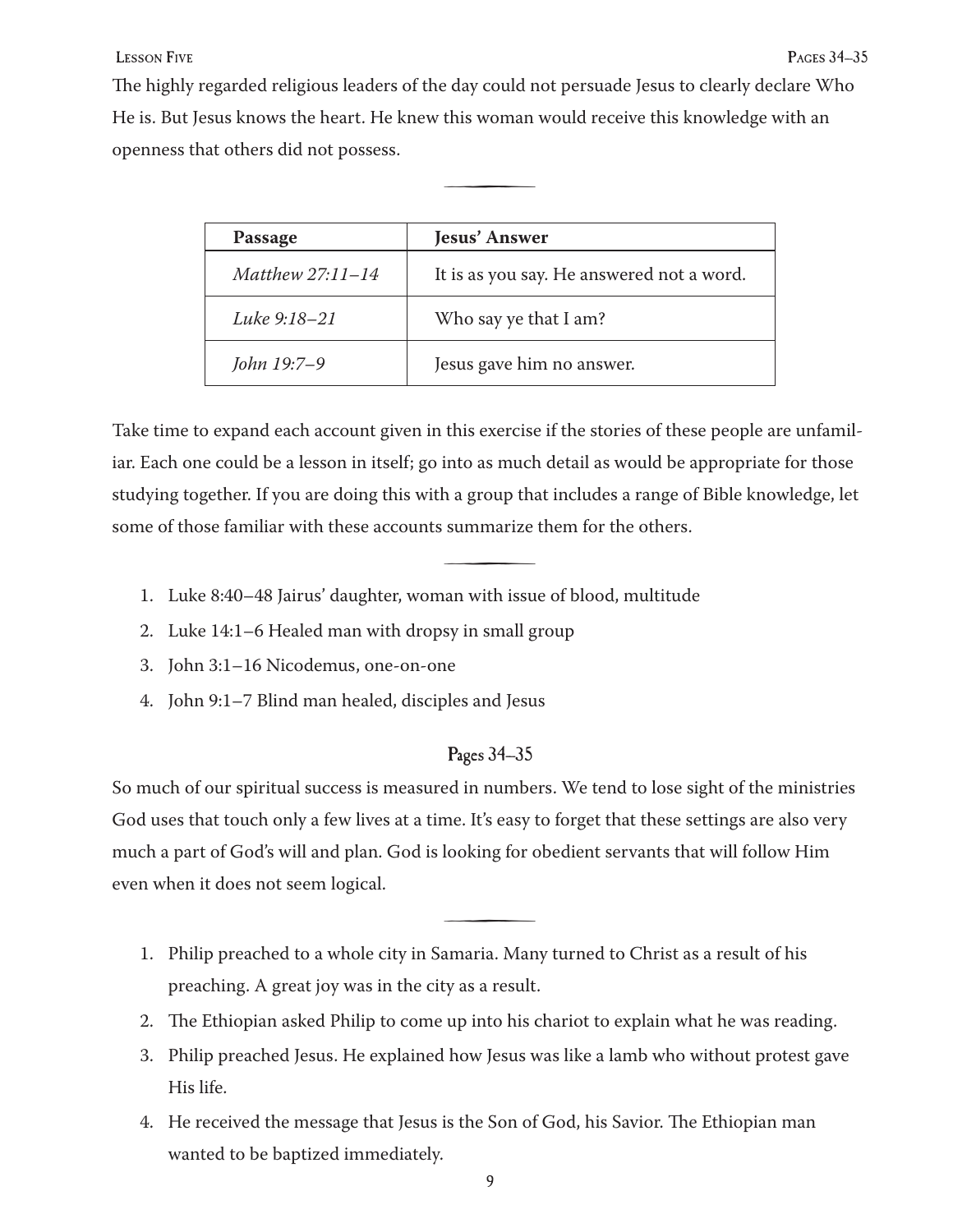Many Christians will say that they don't know anyone who is not saved. Ask yourself, or those you study with, the following questions to help them realize they truly do know people who need to know Christ.

*Where do you buy groceries? Where do you bank? Mail your packages? Live? Have your hair cut? Have your car serviced?*

Now consider the answers you gave to the following questions.

- Answers will vary. 1.
- 2. Spend some time in prayer with your group. Praying together in pairs for the people listed will be a opportunity to share the burden of lost souls.

## LESSON SIX

#### Page 38

Although Jesus ministered to individuals everywhere He went, He also preached to the multitudes and met their needs as well. We need to remind ourselves constantly that our responsibilities to share the gospel go around the world—to individuals and to multitudes.

He was moved with compassion. He saw that the multitude fainted, as sheep with no shepherd. He healed the sick from a heart that was touched with their infirmities.

#### Pages 39–40

*Matthew 13:1–2* taught *Matthew 14:15–21*  fed *Luke 6:17–19* healed

The response of the multitude is similar to individual responses. Ask the question "Should the responses we get to sharing the gospel change our efforts or attitudes in sharing it?" Guide the women to see that our responsibility is to share God's love from a heart of compassion. God must do the work in the heart.

<u>šterili predstavanju predstavanju predstavanju predstavanju predstavanju predstavanju predstavanju predstavanju predstavanju predstavanju predstavanju predstavanju predstavanju predstavanju predstavanju predstavanju preds</u>

*Matthew 9:8, 33* They marveled and glorified God. They thought that God had given power to men.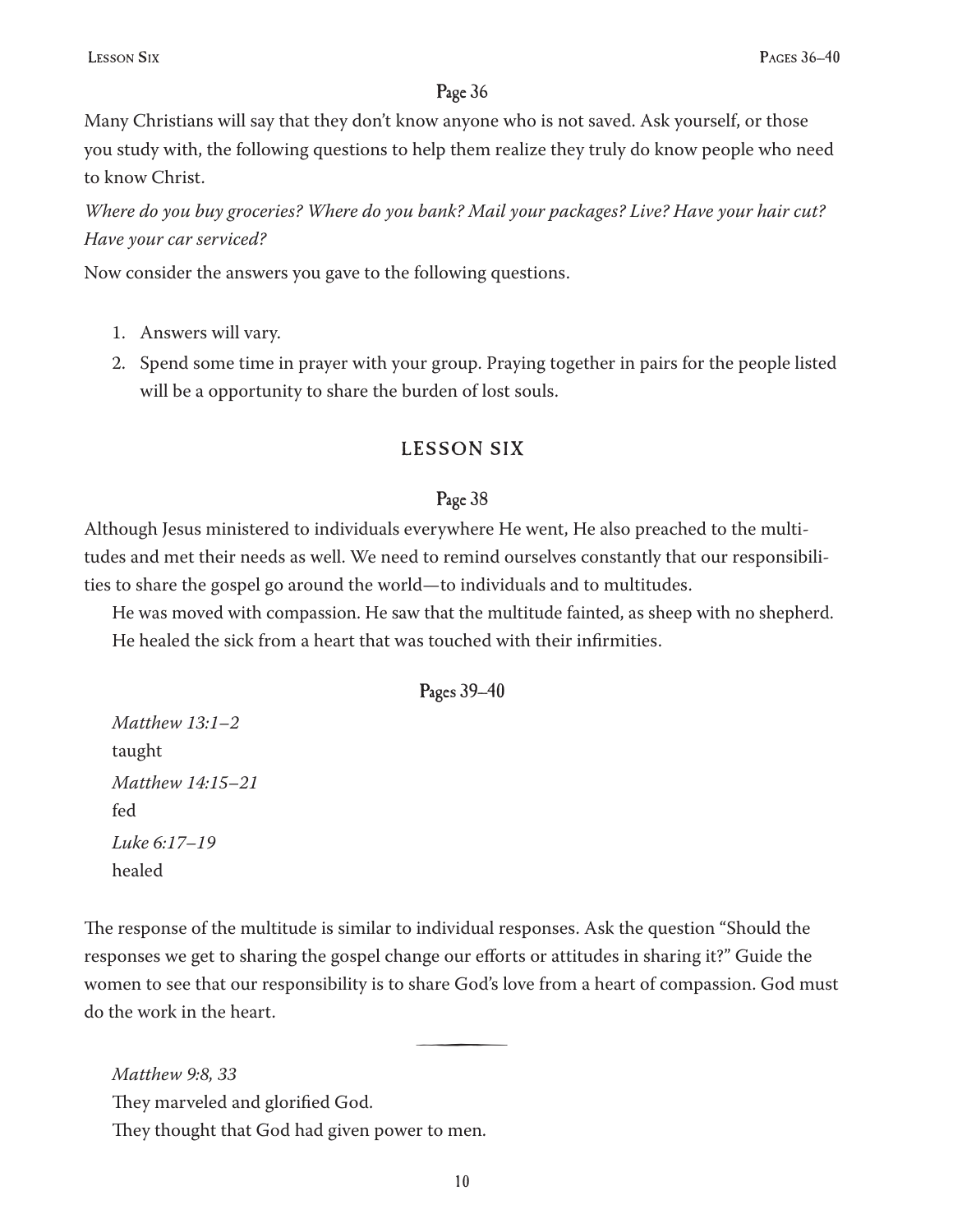#### *Matthew 21:1–11, 45–46*

The multitude put their garments and branches along the road as Jesus entered Jerusalem. They shouted praises to Him as the son of David.

The multitude thought Jesus was a prophet.

## *Matthew 27:20–25*

The multitude called for Jesus to be crucified.

The multitude was persuaded by the chief priests and elders to demand this horrible death. No, Jesus' compassion for the multitude did not change. The first words He spoke from the cross were asking God the Father to forgive those who had conspired and put Him there.

## Pages 40–41

Take time to think of places in your area where large groups of people gather. What attitudes do we need to change in order to have the compassion Christ had? Stress the importance of seeing the masses as individuals that need a Savior.

š

- Answers will vary. 1.
- Answers will vary. 2.
- 3. I will have compassion for the multitudes.

## LESSON SEVEN

## Pages 44–45

Take the opportunity to review the passages from Acts of the events of the early church being established. This will lead to the explanations of the importance of preaching, missions, and godly leadership within local churches.

| Passage         | Person(s) God Used | <b>Number Who Believed</b> |
|-----------------|--------------------|----------------------------|
| Acts $2:14-42$  | Peter              | 3,000                      |
| Acts $4:1-4$    | Peter, John        | 5,000                      |
| Acts $5:12-16$  | Peter              | Multitudes                 |
| Acts 9:36-42    | Peter              | Many                       |
| Acts $11:22-25$ | <b>Barnabas</b>    | Much                       |
| Acts $17.1 - 4$ | Paul, Silas        | Multitude, not a few       |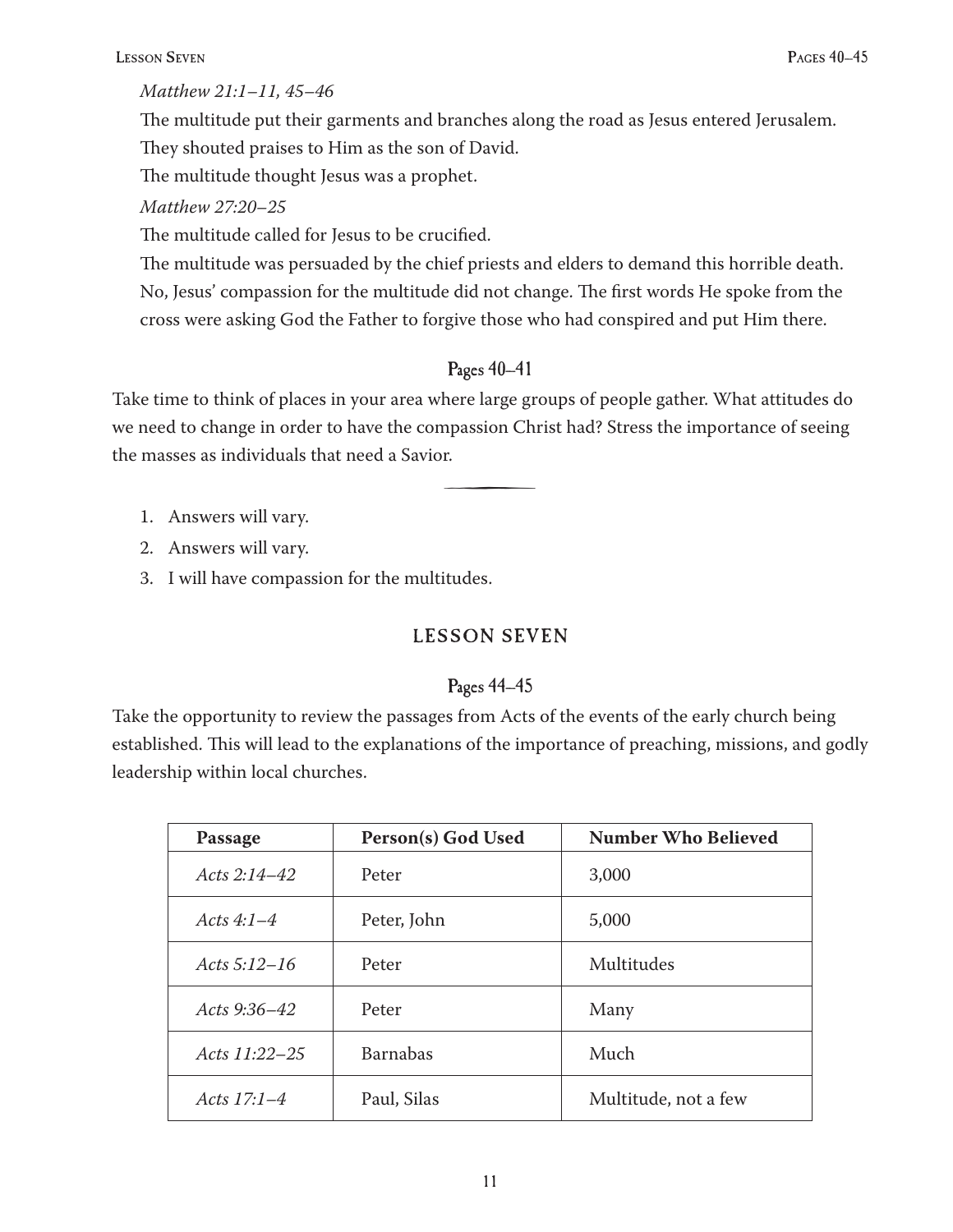| Passage           | Person(s) God Used | <b>Number Who Believed</b> |
|-------------------|--------------------|----------------------------|
| Acts $17:10 - 12$ | Paul, Silas        | Many, not a few            |
| Acts 21:18–20     | Paul               | Many thousands             |

## Pages 45–46

A compassion for inner-city ministries is often neglected or missing entirely in our churches. Challenge your group and yourself to pray for the large United States cities and their need of churches that preach the gospel. If you are familiar with some ministries, share the information about them with your group.

<u>šterili predstavanju predstavanju predstavanju predstavanju predstavanju predstavanju predstavanju predstavanju predstavanju predstavanju predstavanju predstavanju predstavanju predstavanju predstavanju predstavanju preds</u>

- Answers will vary. 1.
- Answers will vary. 2.
- Answers will vary. 3.

# LESSON EIGHT

## Pages 47–51

This may be the most important section of this study. If you or someone in your group does not know Christ as Savior, this exercise will introduce the greatest gift she could ever receive—the Lord Jesus as Savior. If you have already trusted Christ as Savior, ask the Lord to burden your heart to be more effectively and more frequently sharing the gospel with those around you.

Jesus was moved with compassion. He saw the people as sheep without a shepherd. 1. Christ's love should compel us to love and minister to the lost. We should follow the example that He gave us throughout His earthly ministry.

<u>šterili predstavanju predstavanju predstavanju predstavanju predstavanju predstavanju predstavanju predstavanju predstavanju predstavanju predstavanju predstavanju predstavanju predstavanju predstavanju predstavanju preds</u>

- 2. Jesus welcomed publicans and sinners to sit down with Him. Those who needed salvation were the ones He wanted to be with and minister to. Jesus' enemies accused Him of being gluttonous, a winebibber, and a friend of publicans (tax collectors) and sinners.
- We are to be a light that all men can see. That light is our good works that men can 3. observe and that glorifies GodAnswers will vary. Anywhere and everywhere we go (i.e., grocery stores, restaurants, banks, hairdressers, mall, doctor's offices).
- Answers may again vary, but here are a few ideas. 4.
	- Look people in the eye as they talk to you. •
	- Keep your focus on what others are saying. •
	- Acknowledge what has been said. •
	- Respond appropriately to what has been said. •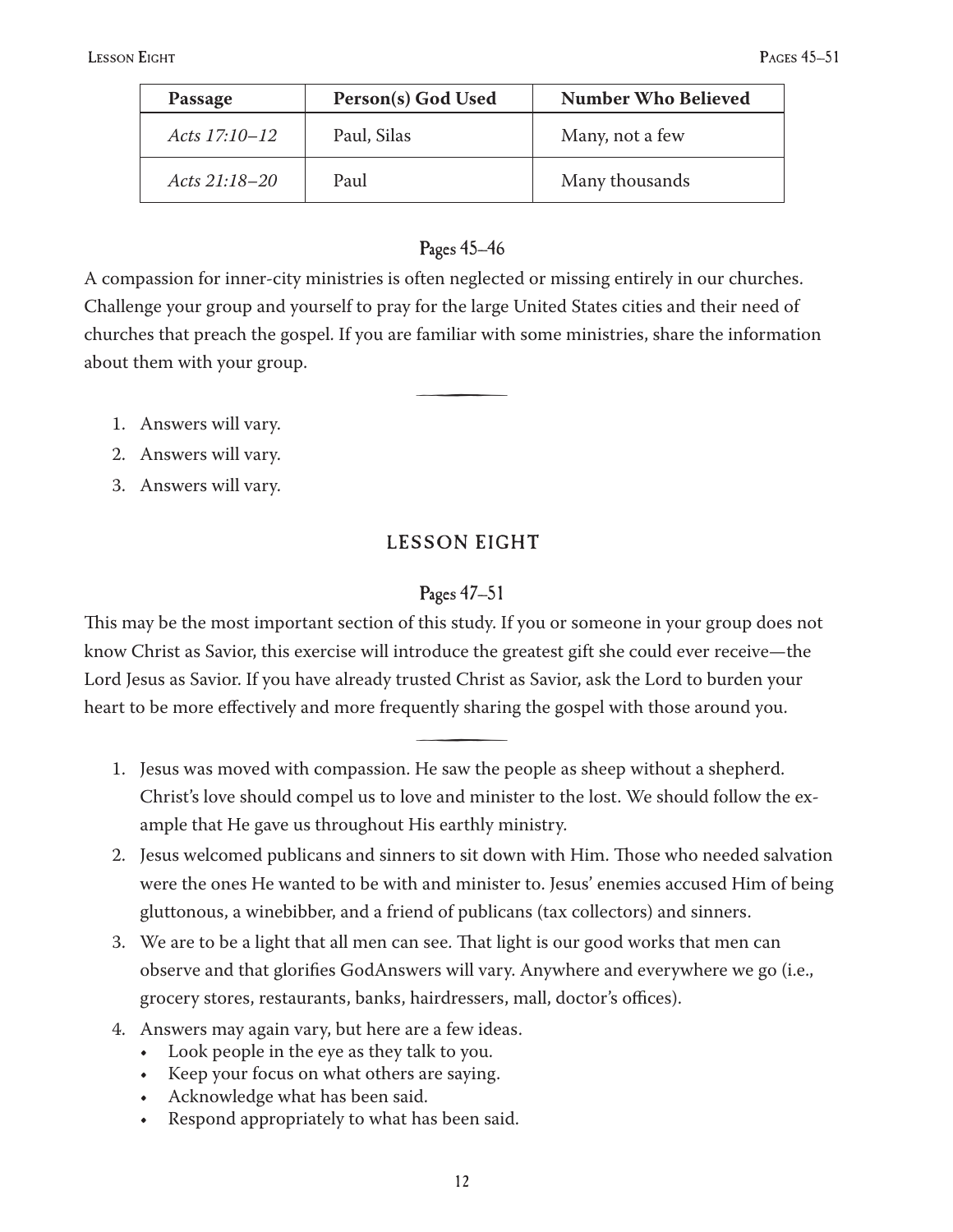*II Corinthians 5:20* representatives *Philippians 1:21* live/die *Philippians 2:5* think/thinks *Philippians 3:10* Him power fellowship

suffering death

## **Salvation**

*Romans 3:10*—All have sinned.

*Romans 3:23*—All have come short of God's glory.

*Romans 6:23a—*Payment of sin is death.

*Romans 5:8*—God proved His love by Jesus death for us.

*Romans 6:23b—*Eternal life is a gift from God through Jesus.

*Romans 10:9–10*—Belief is shown by our words.

*Romans 10:13*—Call on His name—prayer—be saved.

## **Assurance**

*John 1:12*—We receive Him and become His sons by His power.

*John10:29*—No one can take us from God's hand.

*I John 1:9*—When we confess our sins, He is faithful and forgives us of those sins.

## Page 52

š

- Answers will vary. If no one comes to mind, confess this as sin and begin today to befriend 1. someone who may not be saved.
- Answers will vary. 2.
- Take a few minutes to brainstorm for other people that you know and should be reaching 3. out to. Some steps to take might include the following. Go to the same person for services each time, not to others with shorter lines and less waiting time. Invite him or her to join you in an activity with Christian friends and/or family. When appropriate, offer to pray for her and then do pray and follow up on the request after a reasonable time. Invite her to special church services or times of church fellowships.
- Take time to pray this passage individually or as a group. 4.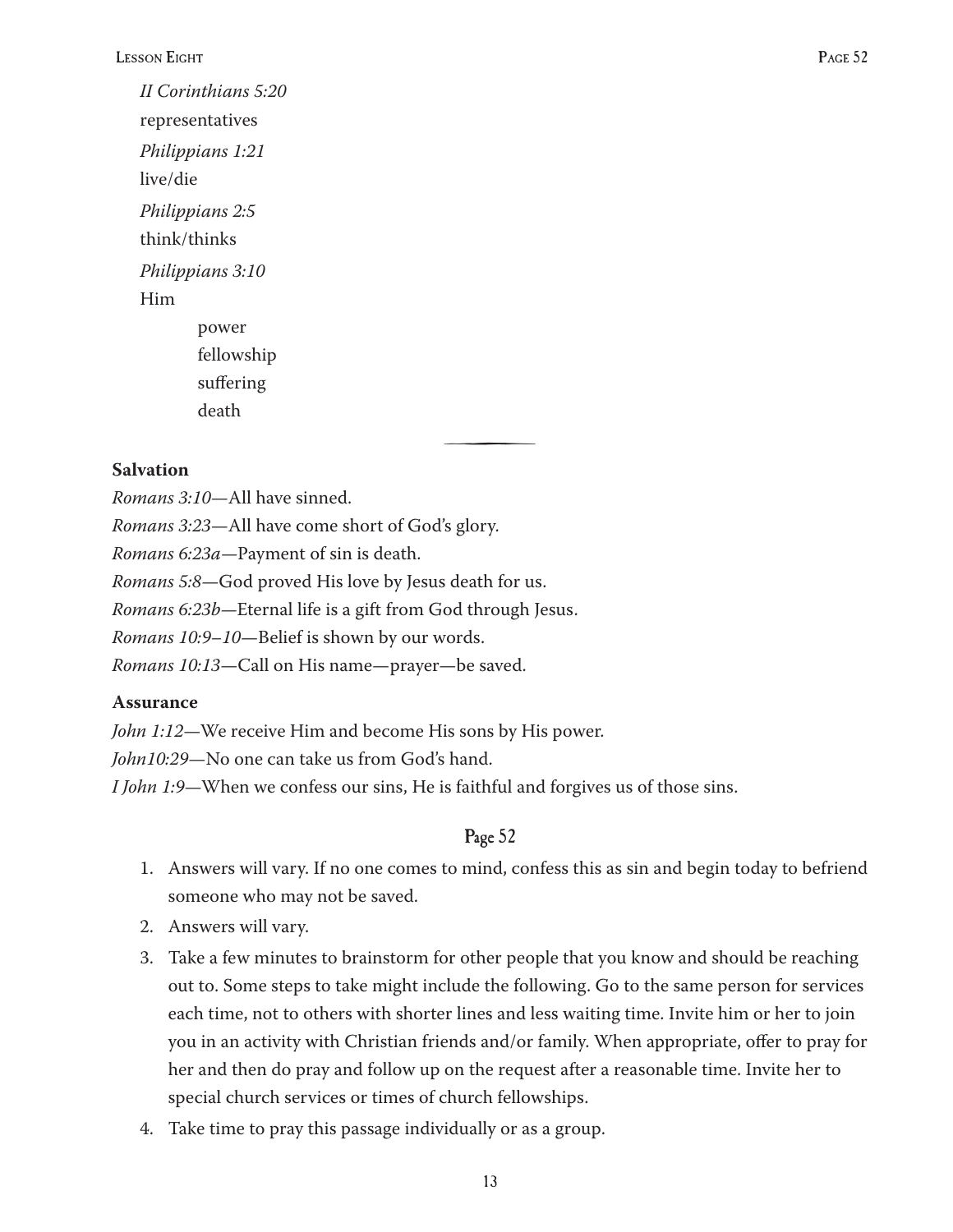## LESSON NINE

# Pages 56–57

Being a mother is not an easy task. The demands and burdens can be almost overwhelming at times. Many today find this daunting responsibility left completely up to them without the help of a godly husband. Emphasizing Hannah's sacrifice, courage, and faithful praying, can give hope to those struggling with difficult family circumstances.

š

*I Samuel 1:1–8*

- Shared her husband with another woman 1.
- 2. Suffered ill treatment from this other wife
- Had no children 3.

*I Samuel 1:9–18*

Hannah promised that she would give the son back to God for all the days of his life.z

*I Samuel 1:17–20*

Eli promised that God would answer her request.

Hannah went away rejoicing and eating.

Hannah's situation was unchanged. She did not have the promised child.

Hannah and her husband had a son, Samuel.

*I Samuel 1:21–28*

Hannah gave Samuel to the Lord. When he was very young, Samuel went to live at the temple with the priest, Eli.

*I Samuel 2:19–21*

God gave Hannah three sons and two daughters.

God gave these children to Hannah after she obeyed her promise to give Samuel back to God.

# Pages 57-58

- 1. Separated lives lived unto the Lord
- 2. Drink nothing from fruit of the vine
- No razor to come to their hair 3.
- Not touch dead body 4.

It is better to not make a vow than to make one and break it.

The vow showed Hannah's desire for Samuel to please and serve God—not her. She truly was giving him to God.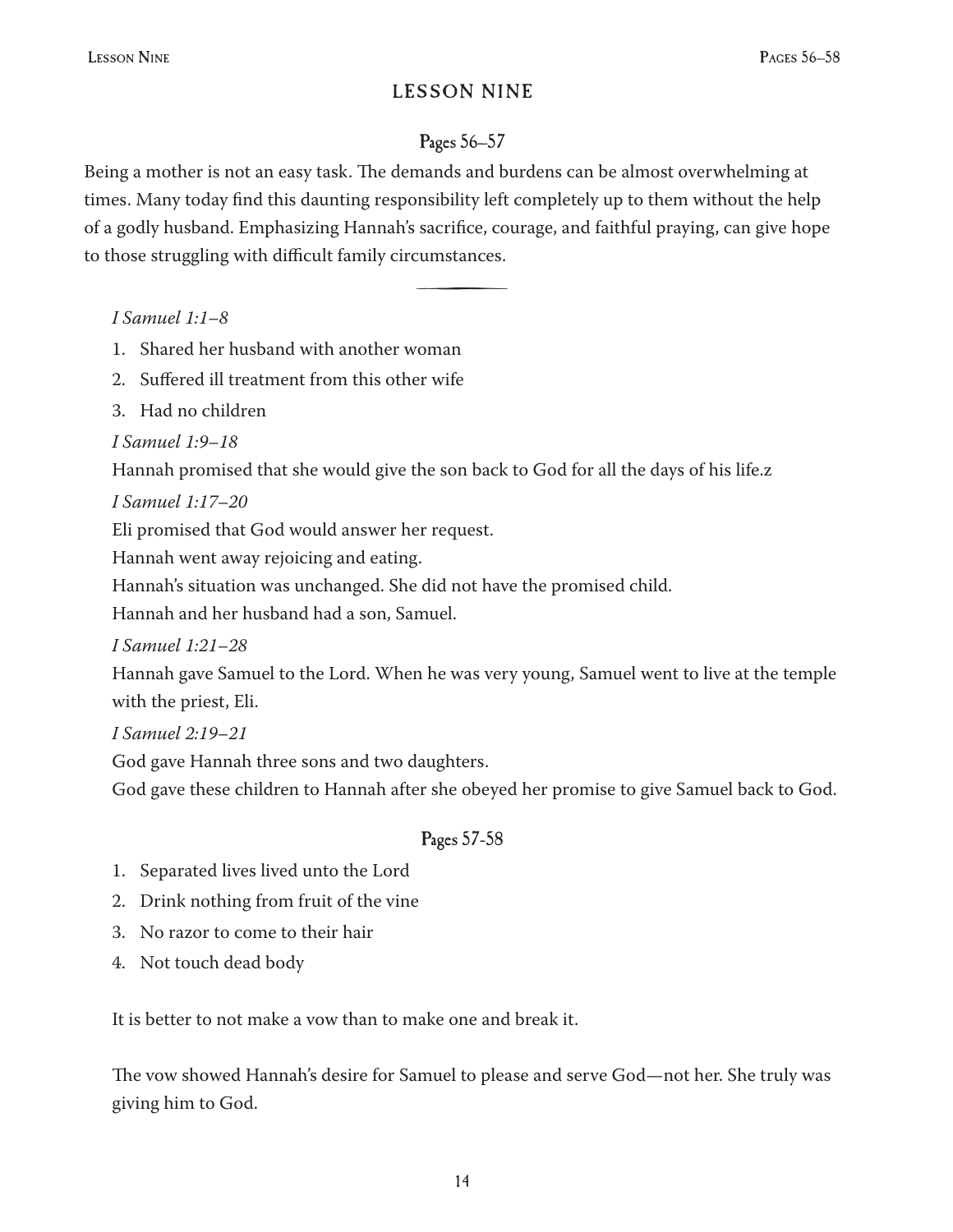<u>šterili predstavanju predstavanju predstavanju predstavanju predstavanju predstavanju predstavanju predstavanju predstavanju predstavanju predstavanju predstavanju predstavanju predstavanju predstavanju predstavanju preds</u>

Hannah knew her need could be satisfied only in God. She had to turn to Him as her refuge and strength if she was to know the peace her heart longed for. The same is true in our lives. Considering God in this light should give hope and encouragement.

- Psalm 33:20—D 1.
- Psalm 41:1—A 2.
- Psalm 60:11—E 3.
- Psalm 63:7—B 4.
- Psalm 72:12—C 5.

#### Pages 60–61

Hannah teaches us that we too must go to God for the solution to the needs we face. David's fears and enemies were different from Hannah's, but the prayer of David here in Psalm 56 clearly depicts our God and the enemies that only He can defeat. This exercise will directly lead into the "That I May Know Him" section and the opportunity to identify our enemies and fears, and how God can be our deliverer.

| Psalm 56 | God                                  | <b>David's Enemies/Fears</b>                     |
|----------|--------------------------------------|--------------------------------------------------|
| Verse 1  | Merciful unto me                     | Man would swallow me up                          |
| Verse 2  | O thou most High                     | Enemies swallow and fight                        |
| Verse 3  | Trustworthy                          | Fear                                             |
| Verse 4  | His Word, trustworthy                | What flesh can do                                |
| Verse 5  |                                      | Wrest my words, evil thoughts                    |
| Verse 6  |                                      | Gather me, hide, mark steps, wait<br>for my soul |
| Verse 7  | God cast down in anger               | Enemies escape                                   |
| Verse 8  | Tells wanderings, tears in<br>bottle |                                                  |
| Verse 9  | God is for me                        | Turn back                                        |
| Verse 10 | Praise His Word                      |                                                  |
| Verse 11 | Trustworthy                          | Man                                              |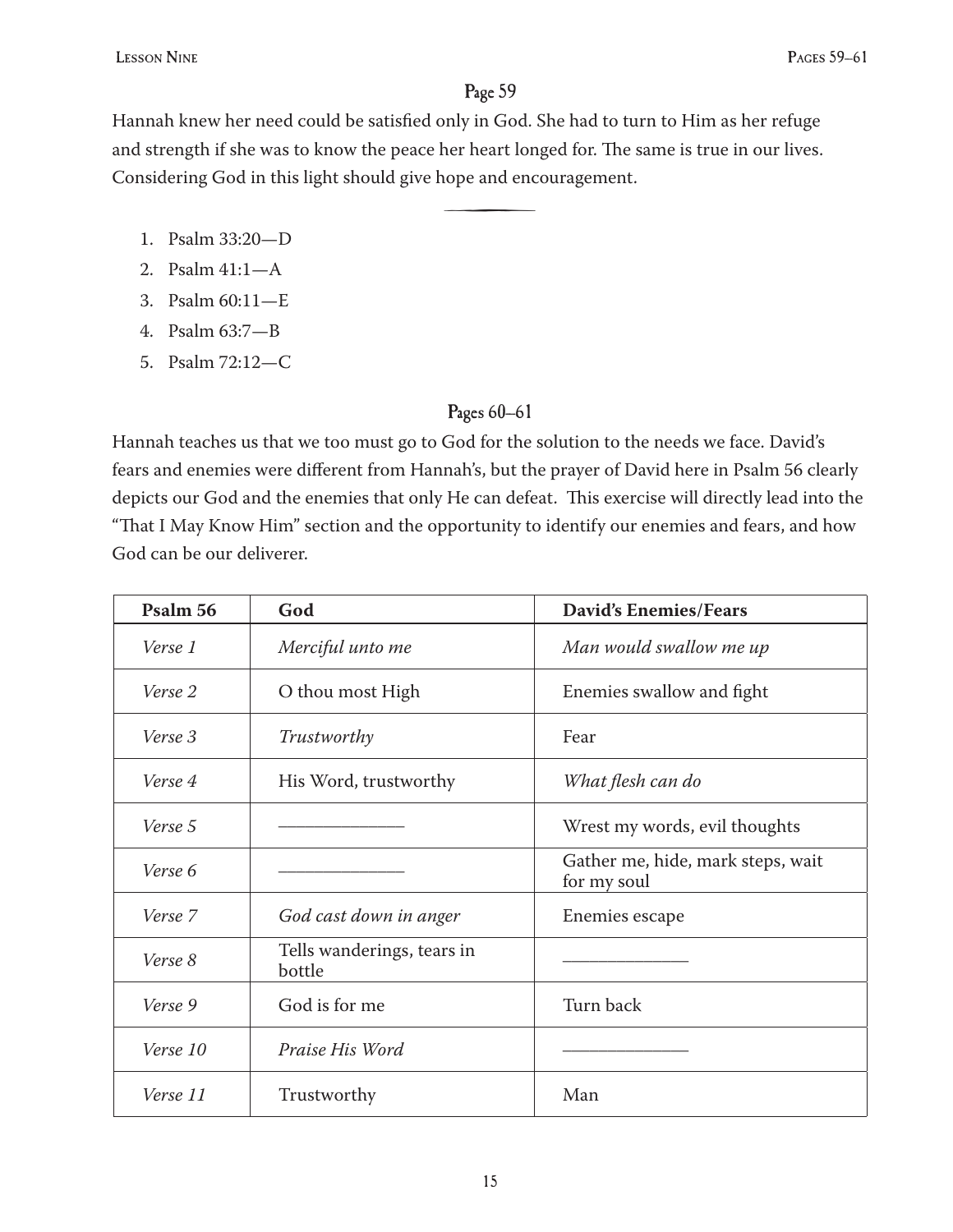| Psalm 56 | God                  | <b>David's Enemies/Fears</b> |
|----------|----------------------|------------------------------|
| Verse 12 | Promises to me       |                              |
| Verse 13 | Delivered soul, feet |                              |

- Answers will vary. Our fears and enemies come in many forms. Ask several to share theirs 1. briefly. Their transparency will help the others to see they are not alone. Keep this time brief. The emphasis should be on God being our help, which the next question will develop.
- God desires to walk with us and help us no matter who we are. As He was to David so He 2. will be to us if walk with Him in obedience.
- Answers will vary depending on the problems. List how you are dealing with the problem. 3. Then ask yourself if your actions are your own efforts or God's working in your life?

## **LESSON TEN**

#### Page 64

Although God gives the primary responsibility for training children to the parents, He also holds each person responsible for the influence she has on others. Whether a parent or adult whom children observe, all will be held accountable for the example set. Emphasize this important truth as you study God's honoring of biblical child training.

š

- *Deuteronomy 4:10*—E *1.*
- *Deuteronomy 6:5*—A *2.*
- *Deuteronomy 6:6–7*—C *3.*
- *Deuteronomy 6:13*—B *4.*
- *Deuteronomy 11:16*—F *5.*
- *Deuteronomy 13:4*—D *6.*
- *Proverbs 22:6*—H *7.*
- *Ephesians 6:1–4*—G *8.*

#### Page 65

*I Samuel 2:12, 17; 3:11–14* Eli's sons were ungodly. Eli did not restrain them.

*I Samuel 8:1–3*

Samuel's sons were ungodly. They did not walk as Samuel had.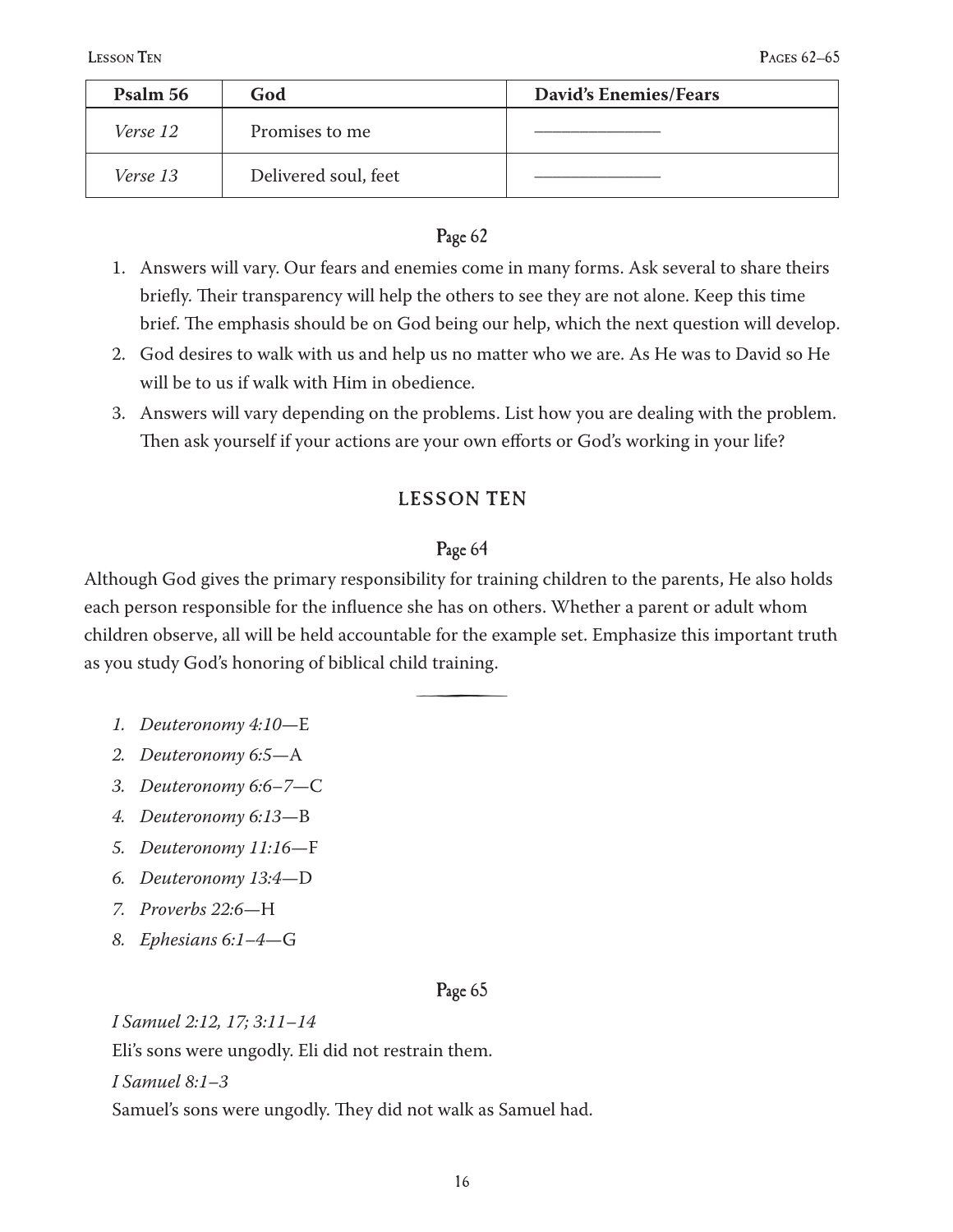#### *I Samuel 17:12–20*

David was obedient and his parents were godly.

## *II Timothy 3:1–6, 13–14*

Timothy was godly and followed the teaching of Lois and Eunice, his godly grandmother and mother.

## Pages 66–67

Encourage honesty. Do we follow the advice of man and worldly philosophies or truths from God's Word and the godly people in our lives? We all have areas to work on, and God desires to give us the guidance and grace to do what He commands.

<u>šterili predstavanju predstavanju predstavanju predstavanju predstavanju predstavanju predstavanju predstavanju predstavanju predstavanju predstavanju predstavanju predstavanju predstavanju predstavanju predstavanju preds</u>

- Answers will vary. 1.
- Answers will vary. 2.
- 3. Answers will vary  $\overline{\phantom{a}}$

Encourage the women to pray for each other until you meet again. Suggest that they check with each other throughout the time to see if there are any changes in the requests and what prayers have been answered.

# LESSON ELEVEN

## Pages 70–71

Sacrificing is not a common attitude or action in our society. The emphasis is on looking out for yourself. God clearly promises that to serve Him we will be called to sacrifice. That surrender may take on different forms and different levels of self-denial, but God promises to reward it at whatever level it comes. While you go over the following exercise, other areas of sacrifice may come to mind. Include them in your list as well. Be careful to look at the entire picture of biblical sacrifice. As self-denying as our sacrifices may be, our greatest yielding must be considered in light of what Jesus did for us. The next exercise will bring this out.

| Passage         | <b>Gift to Sacrifice</b> |
|-----------------|--------------------------|
|                 |                          |
| I Samuel 15:22  | Obedience                |
| II Samuel 24:24 | Money                    |
| Luke 14:26      | Family                   |
|                 |                          |
| Luke 14:33      | Possessions              |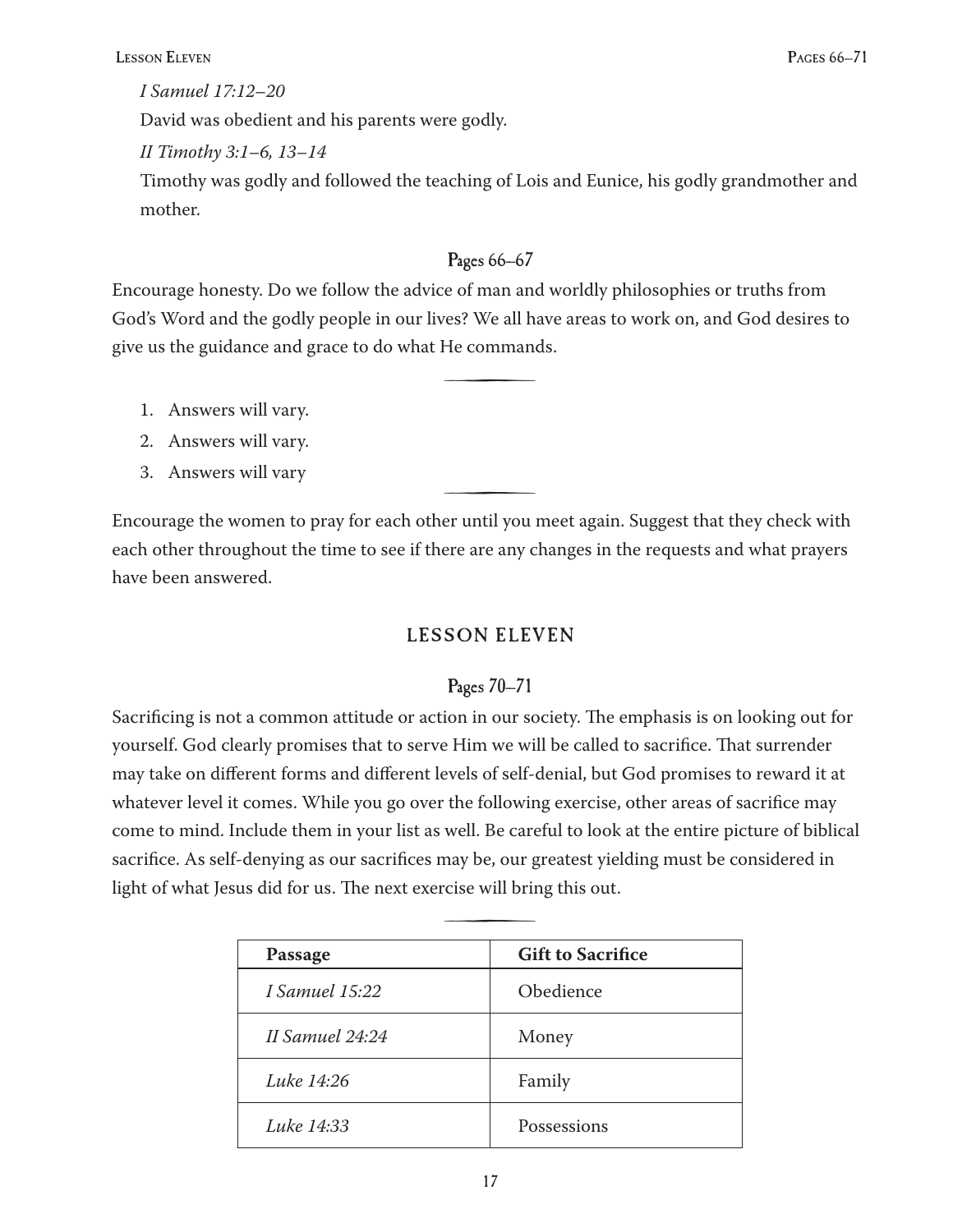#### LESSON ELEVEN PAGES 71–73

| Passage                   | <b>Gift to Sacrifice</b> |
|---------------------------|--------------------------|
| Romans $12:1-2$           | Ourselves                |
| II Corinthians $11:24-31$ | Sufferings               |
| II Corinthians 12:7       | Thorn, burden            |
| Ephesians 5:16            | Time                     |
| Philippians 1:21          | Life                     |
| Hebrews 13:15             | Praise                   |
| <i>I</i> Peter $4:11$     | Abilities, talents       |

#### Pages 71–72

*Isaiah 53:1–2, 6*

Jesus was despised and rejected by the people.

*Isaiah 53:3–5, 7*

Jesus was despised, rejected of men, sorrowful, grieving, disrespected, stricken, smitten of God, afflicted, wounded for our sins, bruised, chastised, oppressed, afflicted, and undefended, and carried our sorrow.

*Isaiah 53:5*

Jesus' suffering brought us spiritual healing and forgiveness.

*Isaiah 53:7*

He opened not His mouth.

*Isaiah 53:10–12*

Christ will justify many, be among the great, and be our intercessor.

Because of what Jesus did on the cross there is no need for the daily sacrifices that they had offered in Old Testament times. He made His enemies His footstool and sat down at the right hand of God. God chooses to remember sin no more.

## Page 73

It is easy to overlook the many gifts that God gives to us. We tend to take credit for more than we should. Encourage the women to list as many gifts as they can possibly think of. Those that know each other well may even be able to work together to think of thing about each other.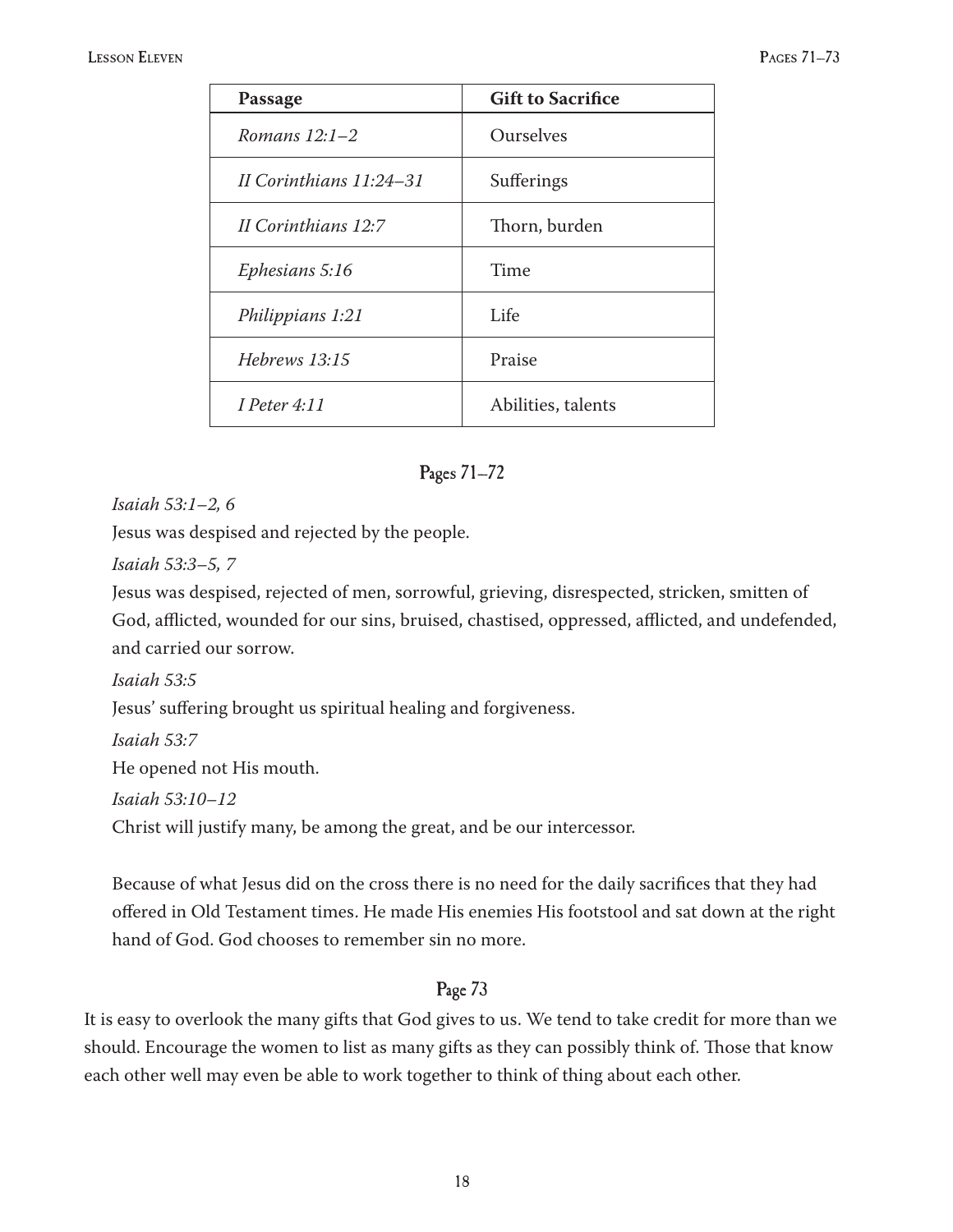| <b>My Gifts</b>   | I give them to God as $I$                |
|-------------------|------------------------------------------|
| Answers will vary | Answers will vary.                       |
| e.g., money       | Give to my church, missions              |
| life              | Strive to live each moment for His glory |
|                   |                                          |
|                   |                                          |
|                   |                                          |

## LESSON TWELVE

## Pages 76–77

It is easy to see our trials. The areas of blessings in the midst of those trials seem lost in the chaos that we are facing. God still gives many blessings in the greatest tests we have. He always deserves our focus and praise. Take some time at the beginning of your study time to thank and praise God for all He has done on your behalf.

<u>šterili predstavanju predstavanju predstavanju predstavanju predstavanju predstavanju predstavanju predstavanju predstavanju predstavanju predstavanju predstavanju predstavanju predstavanju predstavanju predstavanju preds</u>

*I Samuel 2:1—*The Lord is a God of Salvation

*Psalm 9:14—*I will rejoice in thy salvation.

*2:2—*The Lord is a God of Holiness.

*Exodus 15:11—*Who is like thee, glorious in holiness, fearful in praises, doing wonders

*2:2—*The Lord is a God of Strength.

*Psalm 18:2—*My Rock, Deliverer, God, Strength, Trust, Buckler, Salvation, Hightower.

*2:3—*The Lord is a God of Knowledge.

*I Samuel 16:7—*God knows the heart of man.

*2:4–8—*The Lord is a God of Power.

*Psalm 21:13—*We are to sing and praise His power

*2:9–10—*The Lord is a God of Judgment.

*Psalm 96:13—*God will judge the earth and the world with righteousness and people with truth.